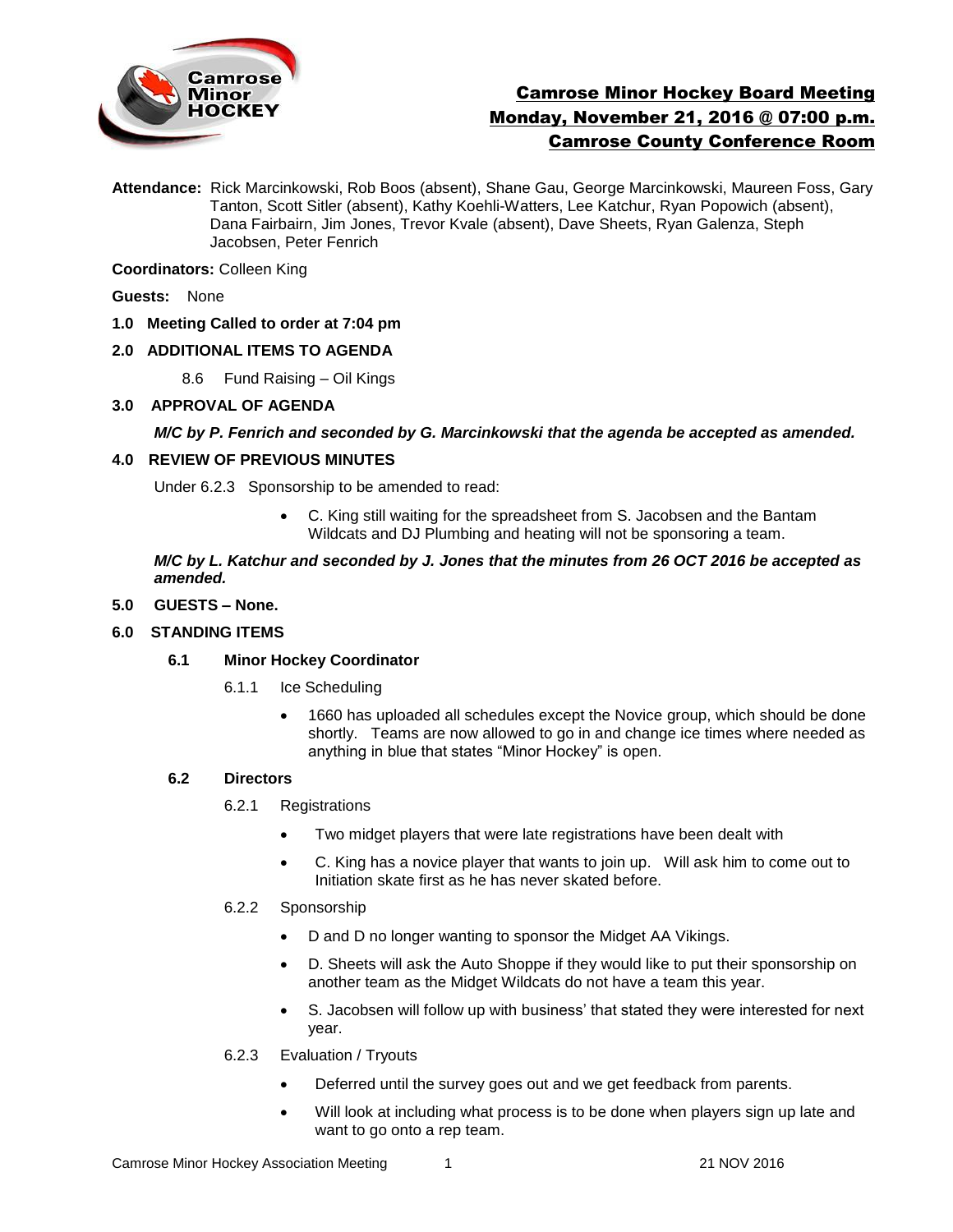- 6.2.4 Rep Team (AA and A Teams)
	- Teams all seem to be doing well at the tiers that they have been placed in.
- 6.2.5 Non Rep Teams (B Teams and below)
	- Novice Vikings team has been moved down a tier to Tier 2 and Novice Hurricanes moved up a tier to Tier 3.
	- Evaluation Committee will review the process on how to better place players on these two teams if we continue with the B team.
- 6.2.6 Coach Mentorship
	- K. Koehli-Watters will follow-up with Boris as have not had a chance to do so following the Hockey Day.
	- Teams are using some of the Kodiak players
	- Tim Green is currently working with the Bantam AA team and suggested he go and work with the Atom House teams next if possible.
- 6.2.7 RIC
	- Review of concerns raised at the Emergency Meeting on November 17 done for board members that were not present.
	- Clarification that there are two distinct roles that R. Boos has been doing. The first being the appointed rep from the Referee Association and acting as our RIC and the second being the contract position of the Ref Assigner.

*Moved by M. Foss, seconded by S. Jacobsen that CMH remove R. Boos from the position on the Camrose Minor Hockey Board and as co-Referee In Chief due to his actions and conduct during the week of November 14 -17th, 2016;*

*and further that CMH request that the Referee Association to appoint a new representative to the Board of Camrose Minor Hockey.*

*Carried unanimously*

*Moved by D. Dallyn, seconded by M. Foss that R. Boos be terminated as referee assigner due to breeching of his contract.* 

# *Carried unanimously*

L. Katchur and P. Fenrich refrained from voting as declared a conflict of interest

*ACTION: Letter to be drawn up and emailed to R. Boos directly to inform him of the outcome and a meeting of with the Referees to be coordinated as soon as possible.* 

- 6.2.8 Division Directors
	- a) Bantam
		- Bantam AA are performing well in league play presently. Bantam Director & Coach Mentorship Committee to continue to monitor & provide support to the team staff as required.
		- Bantam A Warriors concerns have been brought forth from the manager regarding conflict with the parents. Parents are having concerns with the amount of fundraising that this team is having to do.

C.King will be requesting a copy of all budgets from the higher-level teams.

# **7.0 OLD BUSINESS**

7.1 1660 Tiering Process and Ice Scheduling